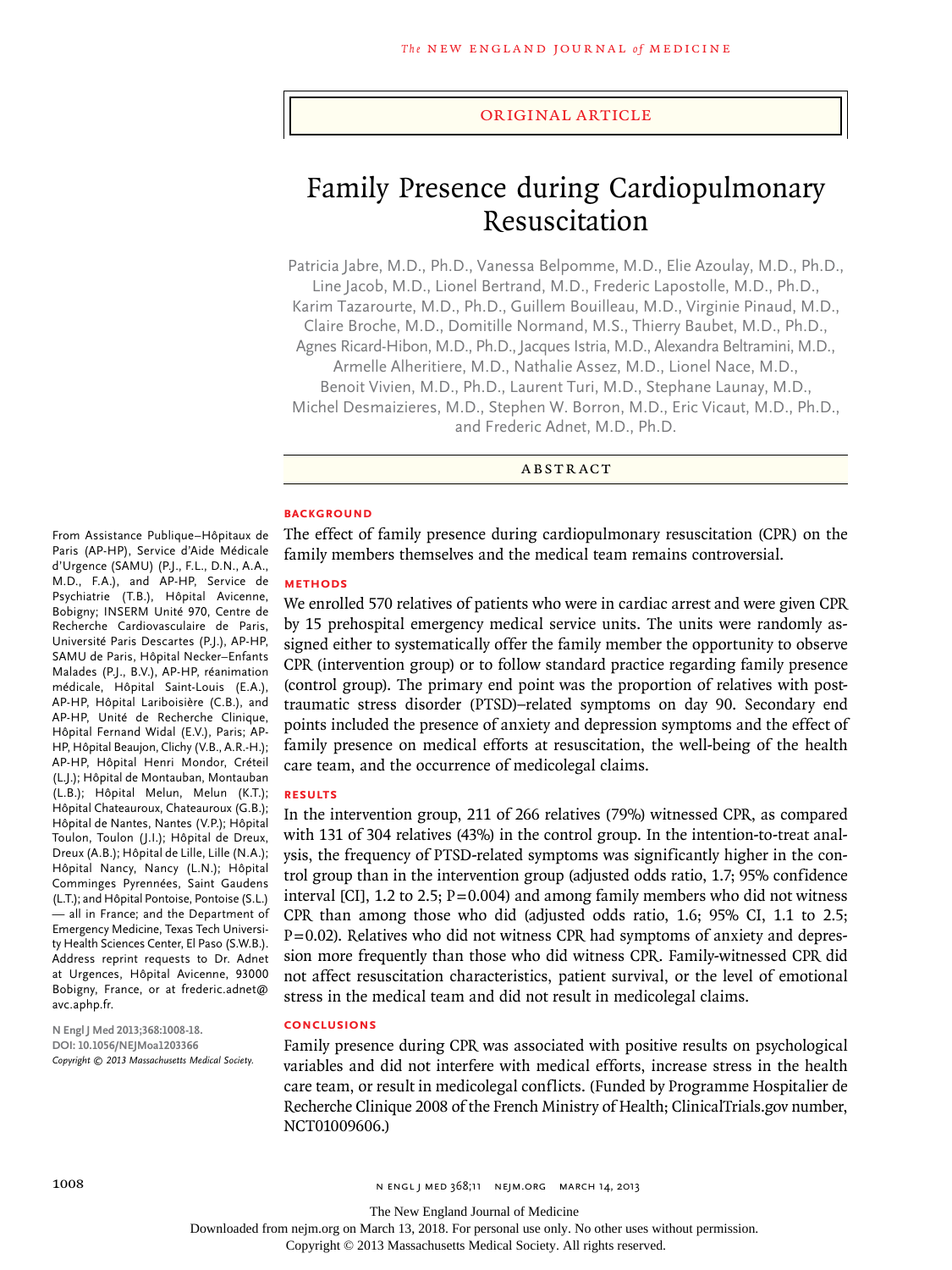**CARDIAC ARREST ACCOUNTS FOR 600,000** deaths annually in industrialized countries.<sup>1,2</sup> Family members who are present at the time of attempted resuscitation are at high deaths annually in industrialized countries.<sup>1,2</sup> Family members who are present risk for emotional and physical burdens.<sup>3</sup>

Being present during cardiopulmonary resuscitation (CPR) may help the family member understand that everything possible to bring the patient back to life has been implemented.<sup>4,5</sup> In addition to quelling suspicion about behindclosed-doors resuscitation efforts and unrealistic expectations of such efforts, the family member's presence may offer the opportunity for a last goodbye and help that person grasp the reality of death, with the hope that the bereavement process will not be prolonged or complicated by pathologic mourning or post-traumatic stress disorder (PTSD). Yet the benefits and drawbacks of family presence during resuscitation have been argued since it was proposed in 1987.4,6,7 Indeed, the potential benefits must be weighed against the possibility of stress induced in health care providers and an increase in the emotional burden on family members, as well as the risk of legal claims.5,6,8

The evaluation of the psychological effects of family observation of resuscitation has so far come mostly from simple feedback or small observational studies.4,5,9 The only randomized, prospective evaluation of family presence during CPR to date was terminated after enrollment of only 25 patients. Clinical teams had become so convinced of the benefits to relatives that investigators feared the randomization process would be intentionally compromised by staff.<sup>10</sup> This premature interruption left the question unresolved for many, with the intervention remaining a matter of controversy. Despite these debates about benefits and harms, major international guidelines for CPR state that available evidence supports family-witnessed resuscitation, and this action is considered reasonable and generally useful.7,11,12

We designed a multicenter, randomized, controlled trial of family presence during resuscitation. The principal aim of this trial was to determine whether offering a relative the choice of observing CPR might reduce the likelihood of PTSD-related symptoms. We also assessed the effect of family presence on medical efforts at resuscitation, the well-being of the health care team, and the occurrence of medicolegal claims.

#### **METHODS**

#### **Study Design, Participant Selection, and Study Procedures**

This study was a prospective, cluster-randomized, controlled trial. Fifteen prehospital emergency medical service units (Service d'Aide Médicale d'Urgence) in France participated in the study from November 2009 through October 2011. These units are ambulance base stations equipped with one or more mobile intensive care units, consisting of an ambulance driver, a nurse, and a senior emergency physician as the minimum team.13 Simple randomization procedures were used to assign eight of the participating units to the intervention and seven to the control.

We included adult family members of adult patients in cardiac arrest occurring at home. We evaluated only one first-degree relative per patient. The relative was chosen in accordance with the legislation on hospitalization at the request of a third party in the following order of preference: spouse, parent, offspring, sibling. Exclusion criteria were communication barriers with the relative and cardiac-arrest cases in which resuscitation was not attempted.

For emergency medical service units assigned to the intervention, a medical team member systematically asked family members whether they wished to be present during the resuscitation. A communication guide (see Table S1 in the Supplementary Appendix, available with the full text of this article at NEJM.org) that was developed from published guidelines was available to help introduce the relative to the resuscitation scene and, when required, to help with the announcement of the death.<sup>5,14,15</sup> For units assigned to the control, family members were not routinely given the option to be present during CPR; instead, the physician team leaders interacted with these family members in a standard manner during CPR. Relatives who chose to witness the resuscitation were taken to the room where it was being performed. Relatives who chose not to witness the resuscitation were taken to another room of the home or were taken outside the home if the space inside was insufficient.

The study was approved by the institutional review board (Comité de Protection des Personnes Ile-de-France 10). In accordance with French law, the board waived the requirement for obtaining informed consent from patients because of the

The New England Journal of Medicine

Downloaded from nejm.org on March 13, 2018. For personal use only. No other uses without permission.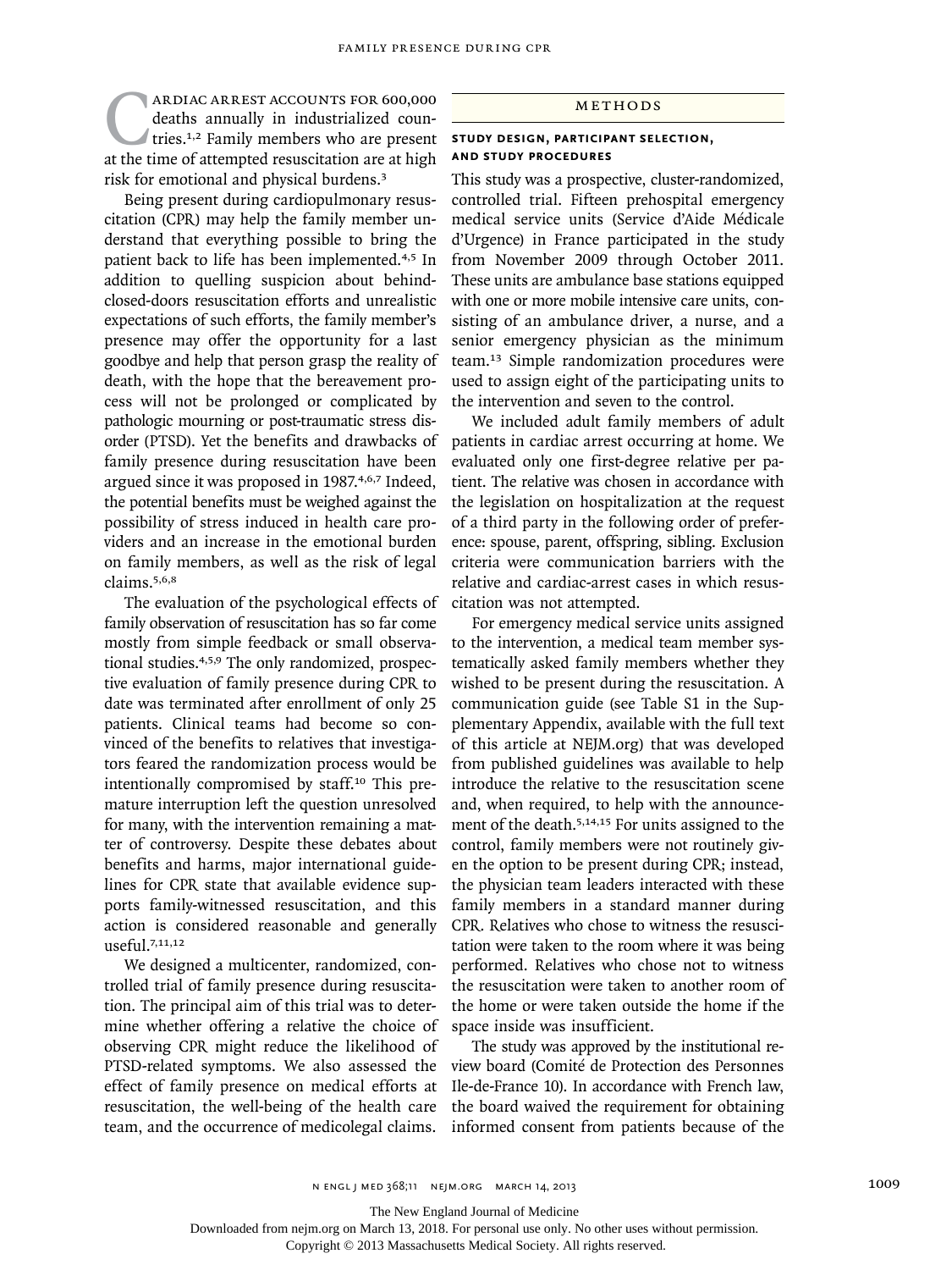emergency setting of the research; however, deferred consent of the family members was required. All the relatives participating in the study provided written informed consent before the departure of the health care team from the home. The first, next-to-last, and last authors assume responsibility for the completeness and accuracy of the data and analyses and for the fidelity of the study to the protocol, which is available at NEJM.org.

# **Follow-up and Psychological Assessment of Family Members**

Ninety days after resuscitation, a trained psychologist who was unaware of the study-group assignments asked enrolled relatives to answer a structured questionnaire by telephone. The interviewer asked relatives to complete the Impact of Event Scale (IES) and the Hospital Anxiety and Depression Scale (HADS).<sup>16,17</sup> A relative was deemed unreachable after 15 telephone calls had gone unanswered.

The IES has been widely used for many years and is reliable across a broad range of traumatic events.18 Each of the 15 items is scored on a scale from 0 to 5, so the total score ranges from 0 (no PTSD-related symptoms) to 75 (severe PTSDrelated symptoms).<sup>19</sup> The HADS is made up of two subscales, one evaluating symptoms of anxiety ( $HADS<sub>a</sub>$ , seven items) and the other assessing symptoms of depression (HADS<sub>D</sub>, seven items).17 Subscale scores range from 0 (no distress) to 21 (maximum distress). HADS subscale scores higher than 10 indicate moderate-to-severe symptoms of anxiety or depression.<sup>10,20</sup> The satisfaction of the relatives at having been absent or present was also recorded.

The primary end point was the proportion of relatives with PTSD-related symptoms (as indicated by an IES score higher than 30) on day 90, in agreement with previous reports.15,18

# **Secondary Analyses**

Secondary end points included the effect of family presence on medical efforts at resuscitation, the well-being of the health care team, and the occurrence of medicolegal claims. Demographic and clinical data for the resuscitated patients were recorded according to the Utstein style.<sup>21</sup> A series of items reflecting the relative's behaviors and the type of invasive procedures witnessed by the relative during CPR was recorded. The level of for the relative's relationship to the patient. When

emotional stress in the medical team was evaluated after each resuscitation with the use of a visual-analogue scale and a nine-item questionnaire adapted from the literature review.<sup>22</sup> Once the recruitment was completed, the principal investigator asked all center investigators to report medicolegal claims, complaints, and words of thanks.

## **Statistical Analysis**

Assumptions for sample-size calculation were based on the study by Azoulay et al.<sup>18</sup> In that study, 28 family members of patients who died in the intensive care unit (50%) had an IES score higher than 30 at 90 days.<sup>18</sup> On the basis of this expected percentage, a sample of 340 relatives for whom data could be analyzed was required to provide 80% power to detect a 15% difference between the two groups, with a two-sided type I error rate of 0.05 in the case of independent statistical units. Because of the cluster randomization, the final sample required was 460 relatives for whom data could be analyzed.

The main analysis of the primary end point was based on the intention-to-treat population (i.e., all randomly assigned patients). For this main analysis, we classified participants who did not complete the IES assessment because of emotional distress as having PTSD-related symptoms, and we used multiple imputation for the other participants with missing data.23 Prespecified additional analyses according to family-presence status and two sensitivity analyses for IES score were performed. First, we restricted the analysis to the participants who completed the IES assessment (observed-cases population). Second, we restricted the analysis to family members whose relatives were deceased at day 28. No interim analysis was performed.

Data are reported as means (±SD) or medians and interquartile ranges for continuous variables and as percentages for categorical variables. Univariate associations were evaluated with the use of Student's t-test or the Wilcoxon signed-rank test for continuous data and the chi-square test or Fisher's exact test, as appropriate, for categorical data. For psychological-assessment analyses, generalized estimating equations were used for categorical data, and a mixed-model analysis of variance was used for continuous data, with study center as a random effect and adjustment

The New England Journal of Medicine

Downloaded from nejm.org on March 13, 2018. For personal use only. No other uses without permission.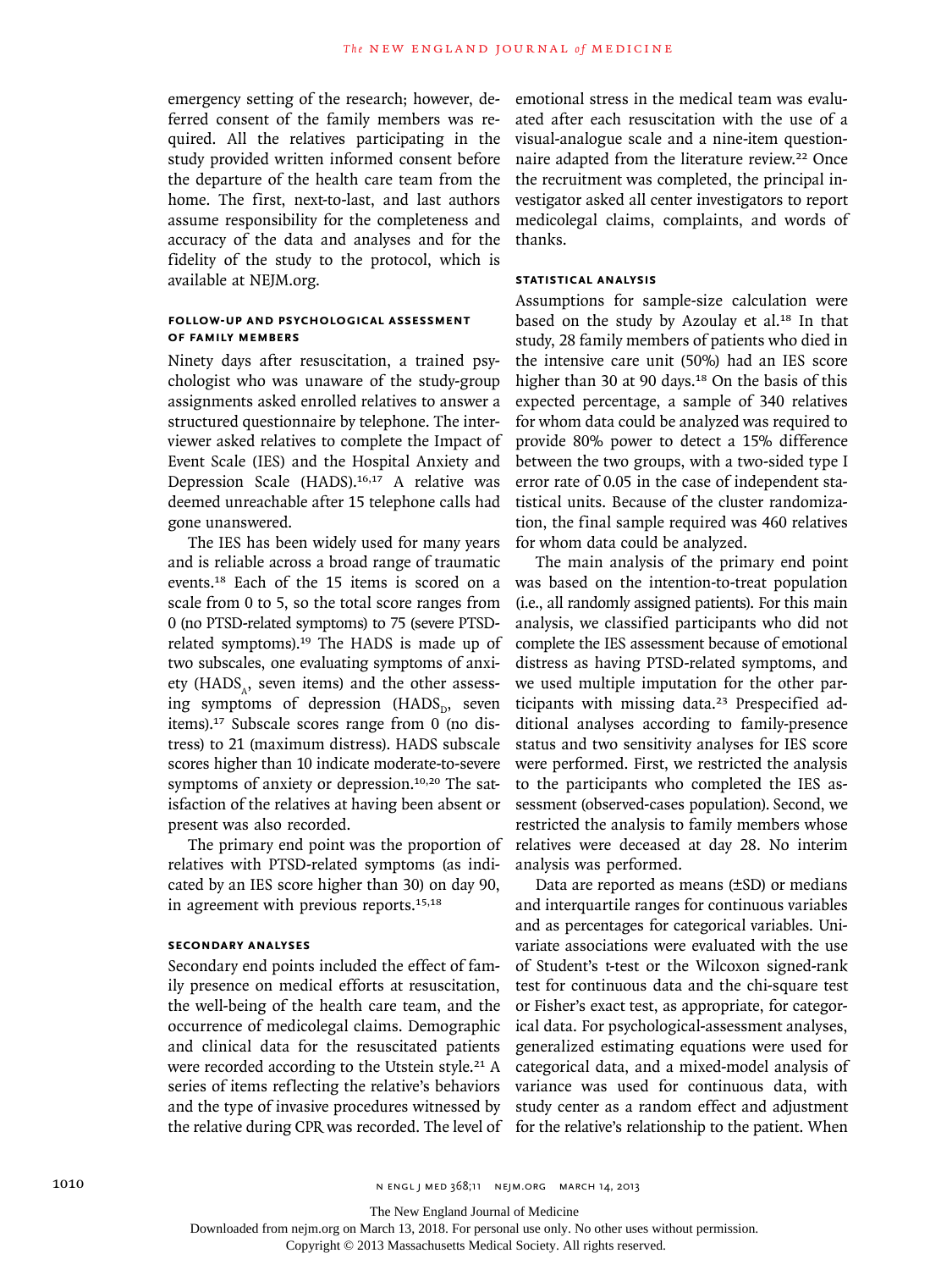

necessary, normalizing transformations were performed. All statistical tests were two-tailed, with tional distress was significantly greater in the a type I error rate of 0.05. A P value of less than 0.05 was considered to indicate statistical significance. Statistical tests were performed with the use of SAS software, version 9.2 (SAS Institute).

## **RESULTS**

#### **Characteristics of Patients and Enrolled Family Members**

A total of 570 family members (intention-to-treat population) were enrolled in the study: 266 were systematically given the option of being present during CPR (intervention group) and 304 were not routinely asked whether they wanted to be present (control group) (Fig. 1). In total, 342 family members (60%) witnessed resuscitation and 228 did not.

At 90 days, 95 family members (17%) did not complete the IES assessment; therefore, 475 (observed-cases population) were included in the sensitivity analysis (Fig. 1). The proportion of In the intention-to-treat population (570 family family members who were unable to complete members), the frequency of PTSD-related symp-

the 90-day telephone interview because of emocontrol group than in the intervention group  $(P=0.007)$  (Fig. 1). The characteristics of patients and family members at the time of enrollment did not differ significantly between the two study groups (Table 1).

# **Resuscitation Characteristics and Outcomes**

Twenty patients (4%) were still alive at day 28. Characteristics of the resuscitation procedure, survival to hospital admission, and survival to day 28 did not differ significantly between the intervention group and the control group (data not shown). Survival, the duration of advanced resuscitation, the type or dose of infused medications, and the number of shocks delivered were not affected by the presence or absence of the family member (Table 2).

#### **Psychological Assessment**

#### *Main Criterion*

The New England Journal of Medicine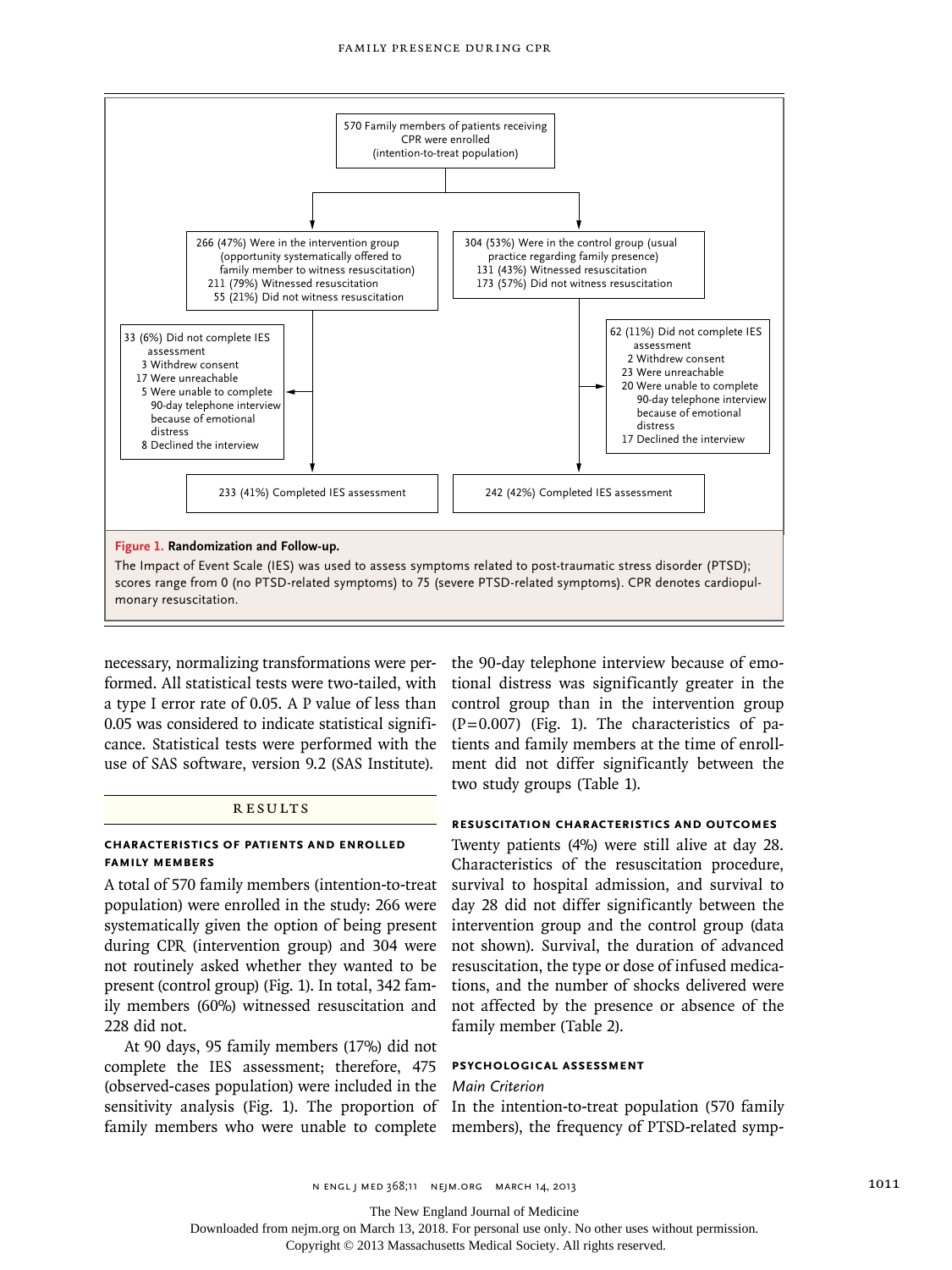than in the intervention group (adjusted odds ratio, 1.7; 95% confidence interval [CI], 1.2 to 2.5;  $P=0.004$ ) and was significantly higher among family members who did not witness CPR than among those who did (adjusted odds ratio,  $1.6$ ; alive at day  $28$  (P=0.009 for both comparisons).

toms was significantly higher in the control group  $95\%$  CI, 1.1 to 2.5; P=0.02). The results were similar for an analysis that was restricted to the observed-cases population  $(P=0.01$  for both comparisons) (Table 3) and an analysis that excluded the 20 resuscitated patients who were

| Table 1. Characteristics of Patients, Enrolled Family Members, and Cardiac Arrest.* |                                          |                                     |  |  |  |
|-------------------------------------------------------------------------------------|------------------------------------------|-------------------------------------|--|--|--|
| Characteristic                                                                      | <b>Intervention Group</b><br>$(N = 266)$ | <b>Control Group</b><br>$(N = 304)$ |  |  |  |
| <b>Patients</b>                                                                     |                                          |                                     |  |  |  |
| $Age - yr$                                                                          | $69 + 15$                                | $67 + 15$                           |  |  |  |
| Male sex - no. $(\%)$                                                               | 180 (68)                                 | 200 (66)                            |  |  |  |
| Coexisting conditions - no. (%)                                                     |                                          |                                     |  |  |  |
| Chronic obstructive pulmonary disease                                               | 42(16)                                   | 48 (16)                             |  |  |  |
| Chronic heart failure                                                               | 72 (27)                                  | 69 (23)                             |  |  |  |
| Cancer                                                                              | 37(14)                                   | 32(11)                              |  |  |  |
| Psychiatric disorder, excluding depression                                          | 8(3)                                     | 6(2)                                |  |  |  |
| Depression                                                                          | 21(8)                                    | 37(12)                              |  |  |  |
| Chronic renal failure                                                               | 12(5)                                    | 7(2)                                |  |  |  |
| Neurologic disorder                                                                 | 23(9)                                    | 21(7)                               |  |  |  |
| Activity limitation - no./total no. (%) +                                           |                                          |                                     |  |  |  |
| A                                                                                   | 107/266 (40)                             | 113/302 (37)                        |  |  |  |
| B                                                                                   | 93/266 (35)                              | 94/302 (31)                         |  |  |  |
| C                                                                                   | 45/266 (17)                              | 73/302 (24)                         |  |  |  |
| D                                                                                   | 21/266(8)                                | 22/302(7)                           |  |  |  |
| <b>Family members</b>                                                               |                                          |                                     |  |  |  |
| $Age - yr$                                                                          | $57 + 16$                                | $57 + 16$                           |  |  |  |
| Male sex - no. (%)                                                                  | 93(35)                                   | 114 (38)                            |  |  |  |
| Relationship to patient - no./total no. (%)                                         |                                          |                                     |  |  |  |
| Partner, husband, or wife                                                           | 146/264 (55)                             | 170/302 (56)                        |  |  |  |
| Child                                                                               | 92/264 (35)                              | 107/302 (35)                        |  |  |  |
| Parent                                                                              | 12/264(5)                                | 10/302(3)                           |  |  |  |
| Sibling                                                                             | 14/264(5)                                | 15/302(5)                           |  |  |  |
| Religion — no./total no. (%) $\ddot{x}$                                             |                                          |                                     |  |  |  |
| Catholic                                                                            | 131/231 (57)                             | 140/241 (58)                        |  |  |  |
| Protestant                                                                          | 4/231(2)                                 | 1/241(0)                            |  |  |  |
| Jewish                                                                              | 5/231(2)                                 | $2/241$ (1)                         |  |  |  |
| Muslim                                                                              | 22/231(10)                               | 11/241(5)                           |  |  |  |
| Other                                                                               | 5/231(2)                                 | 3/241(1)                            |  |  |  |
| No religion                                                                         | 64/231 (28)                              | 84/241(35)                          |  |  |  |
| Marital status - no./total no. (%);                                                 |                                          |                                     |  |  |  |
| Married or common-law married                                                       | 63/232 (27)                              | 66/241 (27)                         |  |  |  |
| Widowed                                                                             | 116/232 (50)                             | 122/241 (51)                        |  |  |  |
| Single                                                                              | 53/232(23)                               | 53/241(22)                          |  |  |  |

The New England Journal of Medicine

Downloaded from nejm.org on March 13, 2018. For personal use only. No other uses without permission.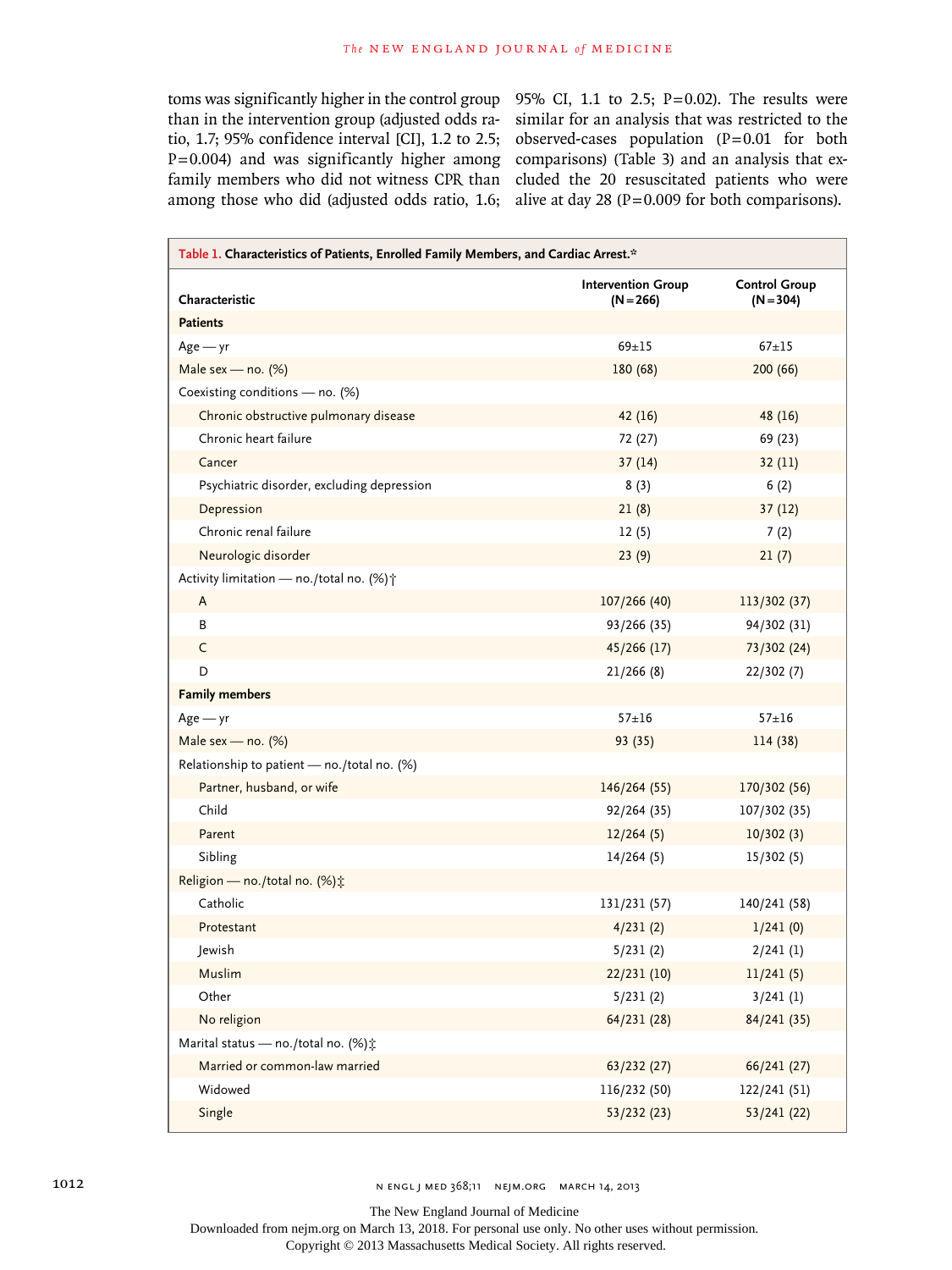| Table 1. <sup>o</sup> (Continued.)                           |                                          |                                     |
|--------------------------------------------------------------|------------------------------------------|-------------------------------------|
| Characteristic                                               | <b>Intervention Group</b><br>$(N = 266)$ | <b>Control Group</b><br>$(N = 304)$ |
| Work status — no./total no. $(\%)\hat{x}$                    |                                          |                                     |
| Farmer                                                       | 3/233(1)                                 | 4/242(2)                            |
| Employee, worker                                             | 97/233 (42)                              | 102/242 (42)                        |
| Executive, manager                                           | 4/233(2)                                 | 8/242(3)                            |
| Professional                                                 | 43/233 (18)                              | 24/242 (10)                         |
| Unemployed                                                   | 11/233(5)                                | 14/242(6)                           |
| Retired                                                      | 67/233 (29)                              | 79/242 (33)                         |
| Other                                                        | 8/233(3)                                 | 11/242(5)                           |
| Past bereavements — no./total no. $(\%)$ :                   | 198/232 (85)                             | 220/242 (91)                        |
| History of psychiatric disorders - no./total no. (%):        | 41/231(18)                               | 40/242 (17)                         |
| Cardiac arrest                                               |                                          |                                     |
| Family member witnessed arrest - no. (%)                     | 200(75)                                  | 218(72)                             |
| Family member who witnessed arrest performed CPR - no. (%)   | 41 (20)                                  | 44 (20)                             |
| Particular circumstance of cardiac arrest - no. (%)          |                                          |                                     |
| Trauma                                                       | 31(12)                                   | 47 (15)                             |
| Suicide                                                      | 8(3)                                     | 13(4)                               |
| Expected death                                               | 19(7)                                    | 24(8)                               |
| Initial cardiac rhythm $-$ no. (%)                           |                                          |                                     |
| Ventricular fibrillation                                     | 27(10)                                   | 40 (13)                             |
| Pulseless electrical activity                                | 21(8)                                    | 23(8)                               |
| Asystole                                                     | 218 (82)                                 | 241 (79)                            |
| Time from collapse to arrival of first responders - min      |                                          |                                     |
| Median                                                       | 9                                        | 10                                  |
| Interquartile range                                          | $3 - 14$                                 | $3 - 15$                            |
| Time from collapse to first defibrillation shock - min       |                                          |                                     |
| Median                                                       | 15                                       | 18                                  |
| Interquartile range                                          | $8 - 25$                                 | $12 - 30$                           |
| Time from collapse to start of advanced resuscitation - mins |                                          |                                     |
| Median                                                       | 23                                       | 23                                  |
| Interquartile range                                          | $15 - 30$                                | $15 - 30$                           |

\* Plus–minus values are means ±SD. P>0.05 for all between-group comparisons. CPR denotes cardiopulmonary resuscitation.

† Activity levels were defined as follows (according to the Knaus chronic health status score): A, previous good health, no functional limitations; B, mild-to-moderate limitation of activity because of a chronic medical problem; C, chronic disease causing serious but not incapacitating limitation of activity; and D, severe restriction of activity due to disease, including being bedridden or institutionalized because of illness.<sup>24</sup>

‡ These data are from the evaluation at 90 days (233 family members in the intervention group and 242 family members in the control group).

§ These data pertain to arrests witnessed by a family member (200 arrests in the intervention group and 218 arrests in the control group).

## *Secondary Criteria*

Analyses of psychological variables in the ob-group than in the intervention group and was served-cases population (475 persons) according also significantly higher among family members to study group and family-presence status are re-who did not witness resuscitation than among ported in Table 3. The frequency of symptoms of those who did (P<0.001 for both comparisons).

anxiety was significantly higher in the control

The New England Journal of Medicine

Downloaded from nejm.org on March 13, 2018. For personal use only. No other uses without permission.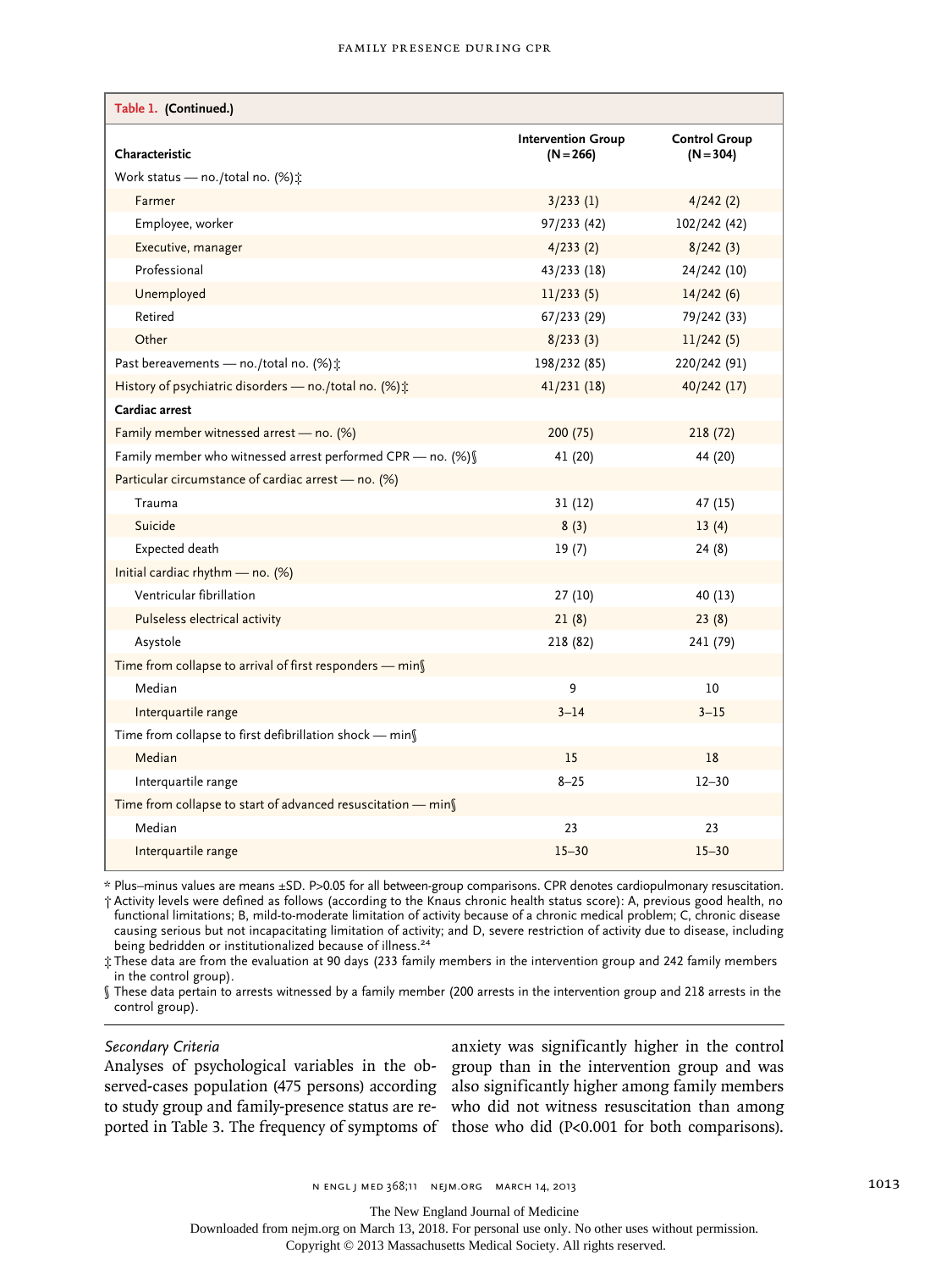**Table 2. Characteristics and Outcome of Advanced Resuscitation According to the Presence or Absence of a Family Member.**

| י וסיכו וועכן.                                         |                                                |                                               |         |
|--------------------------------------------------------|------------------------------------------------|-----------------------------------------------|---------|
| <b>Characteristic or Outcome</b>                       | <b>Family Member</b><br>Present<br>$(N = 342)$ | <b>Family Member</b><br>Absent<br>$(N = 228)$ | P Value |
| <b>Resuscitation procedure</b>                         |                                                |                                               |         |
| Duration of advanced resuscitation - min               |                                                |                                               | 0.58    |
| Median                                                 | 30                                             | 30                                            |         |
| Interquartile range                                    | $23 - 40$                                      | $20 - 40$                                     |         |
| No. of shocks delivered - median (interquartile range) | $3(1-5)$                                       | $4(1-6)$                                      | 0.56    |
| Epinephrine administration - mg                        |                                                |                                               | 0.86    |
| Median                                                 | $\overline{7}$                                 | $\overline{7}$                                |         |
| Interquartile range                                    | $5 - 10$                                       | $5 - 10$                                      |         |
| Additional drugs administered - no. (%)                |                                                |                                               |         |
| Amiodarone                                             | 44 (13)                                        | 29(13)                                        | 0.96    |
| Fibrinolytic drug                                      | 7(2)                                           | 10(4)                                         | 0.11    |
| Lidocaine                                              | $\mathbf 0$                                    | 1(0)                                          | 0.40    |
| Sodium bicarbonate                                     | 21(6)                                          | 10(4)                                         | 0.37    |
| Other                                                  | 26(8)                                          | 13(6)                                         | 0.38    |
| <b>Survival</b>                                        |                                                |                                               |         |
| Return of spontaneous circulation - no. (%)            | 94 (27)                                        | 58 (25)                                       | 0.59    |
| Survival to hospital admission - no. (%)               | 63(18)                                         | 36(16)                                        | 0.42    |
| Survival to day 28 - no. (%)                           | 11(3)                                          | 9(4)                                          | 0.64    |

The proportion of family members with symptoms of depression did not differ significantly between the control and intervention groups  $(P=0.13)$  but was significantly lower among family members who were present than among those who were absent  $(P=0.009)$ .

# **Interference by Family Members**

Data on the behaviors of family members and the invasive procedures that they witnessed during the resuscitation are presented in Table S2 in the Supplementary Appendix. Very few family members (<1%) were aggressive or in conflict with the medical team. Twenty-two of the 186 family members who did not witness CPR (12%) expressed regret at having been absent, as compared with 9 of 289 relatives who witnessed CPR (3%) and who regretted being present (P<0.001).

# **Stress Assessment of Medical Teams**

The median stress level as measured on the visualanalogue scale was 5 out of 100 (interquartile range, 0 to 15) among 1710 health care professionals evaluated. We found no significant differences in stress levels according to family-presence status (Table 4).

# **Medicolegal Conflicts**

With a mean follow-up of 20±5 months, there were no claims for damages from any participating family members nor were there any medicolegal conflicts. We received one thank-you letter from a relative in the control group who observed CPR.

#### Discussion

In this multicenter, randomized trial, offering family members of patients undergoing CPR the option of witnessing the resuscitation efforts was associated with a significantly lower incidence of PTSD-related symptoms than was following standard practice regarding family presence. Irrespective of whether the family members were offered the choice, more favorable results of psychological testing were noted when family members were present.

The New England Journal of Medicine

Downloaded from nejm.org on March 13, 2018. For personal use only. No other uses without permission.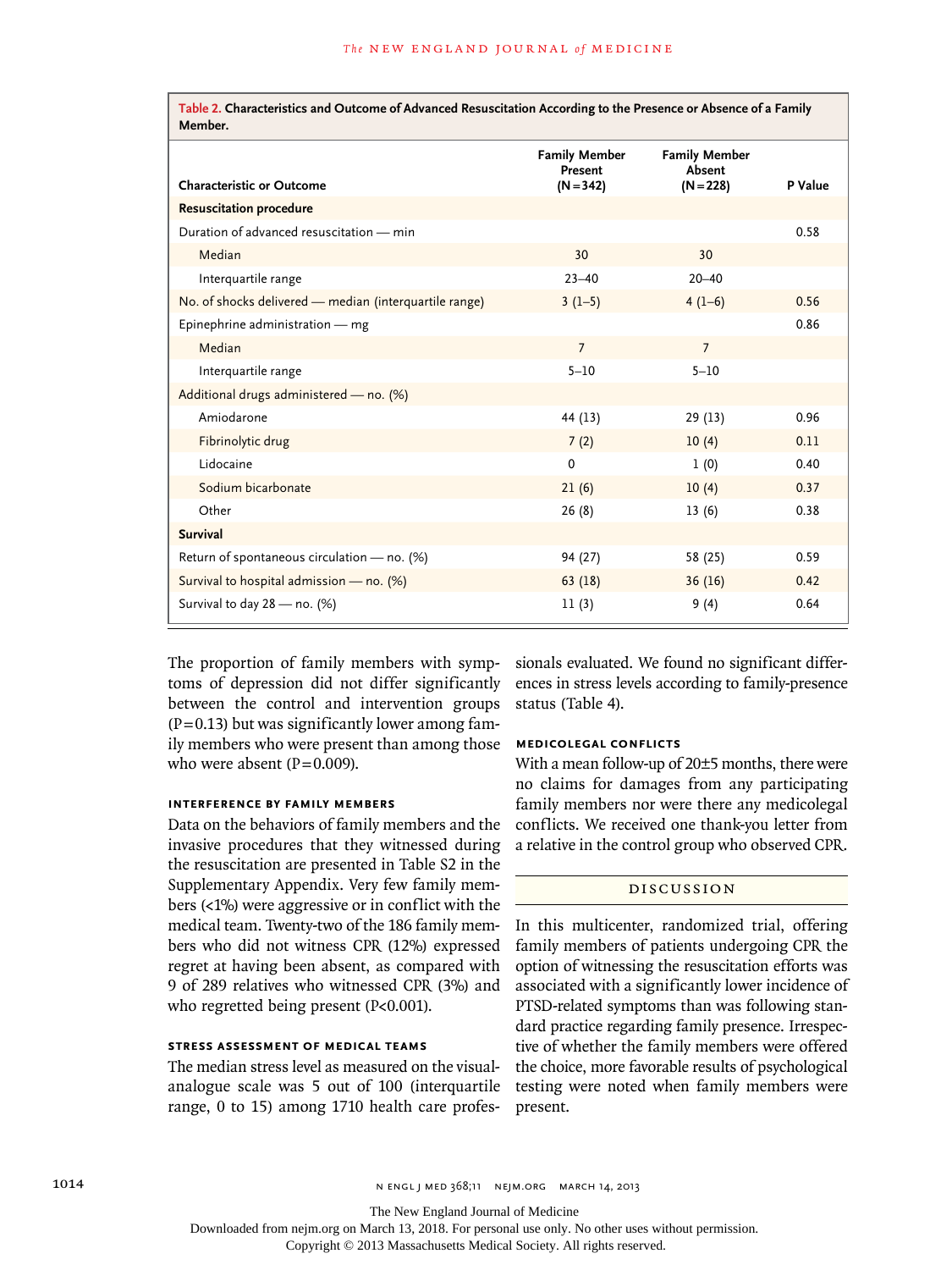| Table 3. Psychological Assessment of Family Members Enrolled in the Study at 90 Days (Observed-Cases Population)." |                                      |                                     |                      |                                                |                                               |          |
|--------------------------------------------------------------------------------------------------------------------|--------------------------------------|-------------------------------------|----------------------|------------------------------------------------|-----------------------------------------------|----------|
| Variable                                                                                                           | Intervention<br>Group<br>$(N = 233)$ | <b>Control Group</b><br>$(N = 242)$ | P Value <sup>*</sup> | <b>Family Member</b><br>Present<br>$(N = 289)$ | <b>Family Member</b><br>Absent<br>$(N = 186)$ | P Value; |
| IES score — median (interquartile range) :                                                                         | $22(12-33)$                          | $24(13-35)$                         | 0.26                 | $21(11-32)$                                    | $26(15-36)$                                   | 0.007    |
| Presence of PTSD-related symptoms - no. (%) §                                                                      | 64 (27)                              | 90 (37)                             | 0.01                 | 78 (27)                                        | 76 (41)                                       | 0.01     |
| HADS score - median (interquartile range)                                                                          | $10(6-16)$                           | $11(6-19)$                          | 0.44                 | $9(5-16)$                                      | $12(7-19)$                                    | 0.02     |
| Symptoms of anxiety — no./total no. $(\%)$                                                                         | 34/230 (15)                          | 55/239 (23)                         | < 0.001              | 46/287 (16)                                    | 43/182 (24)                                   | < 0.001  |
| Symptoms of depression — no./total no. $(\%)$                                                                      | 39/230 (17)                          | 50/239(21)                          | 0.13                 | 42/287(15)                                     | 47/182(26)                                    | 0.009    |
| Saw a psychologist after resuscitation of the<br>patient — no./total no. $(\%)$                                    | 20/232(9)                            | 18/242(7)                           | 0.83                 | 25/289(9)                                      | 13/185(7)                                     | 0.23     |
| Received newly prescribed psychotropic drugs<br>after resuscitation of the patient - no./<br>total no. $(\%)$      | 64/230 (28)                          | 77/238 (32)                         | 0.22                 | 72/287 (25)                                    | 69/181 (38)                                   | < 0.001  |
| Made a suicide attempt after resuscitation of the<br>patient - no./total no. (%)                                   | 2/227(1)                             | 3/238(1)                            |                      | 5/285(2)                                       | 0/180                                         |          |

**Table 3. Psychological Assessment of Family Members Enrolled in the Study at 90 Days (Observed-Cases Population).\***

\* PTSD denotes post-traumatic stress disorder.

† P values were calculated with the use of generalized estimating equations for categorical variables and mixed-model analysis of variance for continuous variables, with emergency medical services unit as a random effect and the relative's relationship to the patient as a fixed effect. ‡ Scores on the Impact of Event Scale (IES) range from 0 (no PTSD-related symptoms) to 75 (severe PTSD-related symptoms).

§ The presence of PTSD-related symptoms was defined by an IES score higher than 30.

¶Scores on the Hospital Anxiety and Depression Scale (HADS) range from 0 to 42, with higher scores indicating greater anxiety and depression. Symptoms of anxiety or depression were defined by a HADS subscale score higher than 10 (range, 0 to 21).

Routinely offering family members the opportunity to stay with the patient during CPR remains a controversial issue.6 Observational and qualitative studies have favored family presence during CPR.4,5,9,25 In a recent study that involved 65 family members of patients undergoing CPR, there were no significant differences in overall PTSD or depression scores between those who witnessed CPR and those who did not.<sup>23</sup> However, this study was small and did not have a randomized design, thus limiting the conclusions that can be drawn from the results. The same authors conducted another small, nonrandomized study and found that witnessing a failed CPR attempt on a loved one was associated with an increase in PTSD symptoms.<sup>8</sup>

We found that the effectiveness of resuscitation was not affected by the presence of a family member, nor was the duration of CPR, the selection of drugs, or the survival rate. These results are in contrast with the findings of two large surveys that revealed concerns about family interference with CPR.26,27 However, our results are in agreement with those of two studies involving resuscitation of children with trauma.22,28 Another presence influenced critical actions performed by physicians during CPR, when simulated on a mannequin.29 In this virtual clinical study, the time required to deliver the first defibrillation was significantly longer and the number of shocks was significantly smaller when a family member displayed aggressive reactions. Our results in real patients did not confirm the results of this simulation. In fact, very few family members (<1%) were aggressive or in conflict with the medical team. This observation was consistent with the results of two comparative studies that evaluated the effect of family presence on the efficiency of resuscitation efforts for children with trauma.<sup>22,28</sup>

Stress levels in the health care team were not affected by family presence during resuscitation. Our results are at odds with those of a similar evaluation involving emergency room staff members in 1987.4 In this pivotal study, 30% of the 20 staff members reported that they had been hampered in their activities, mainly by anxiety about being observed or by concern about possible emotional or disruptive behavior on the part of family members.<sup>4</sup>

study attempted to determine whether family permit the presence of family members during Many medical team members are reluctant to

The New England Journal of Medicine

Downloaded from nejm.org on March 13, 2018. For personal use only. No other uses without permission.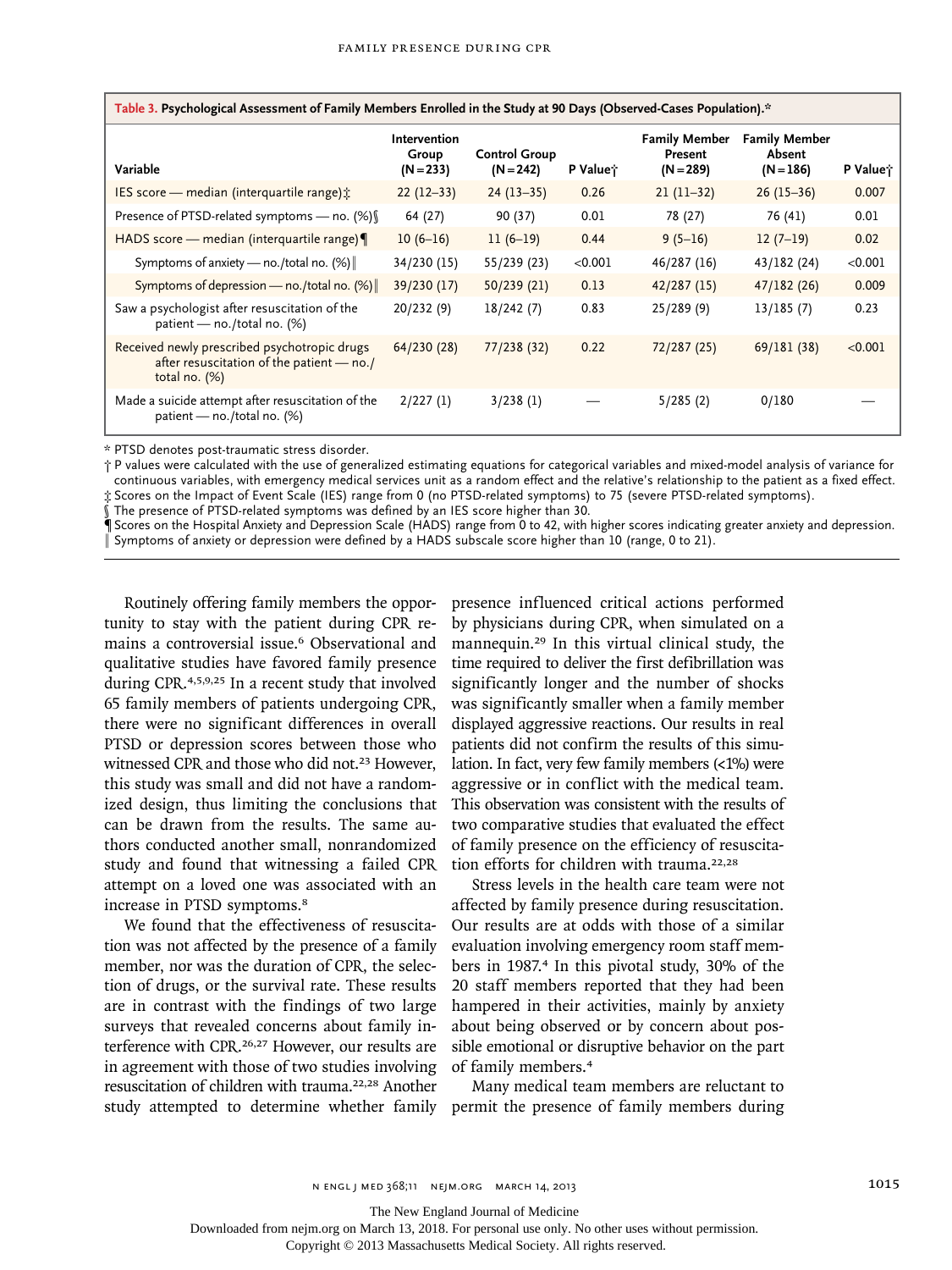resuscitation because of fear of medicolegal conflicts. In a survey of 592 health professionals, 24% of 432 respondents who disapproved of the presence of family members listed medicolegal concerns as an explanation.27 We encountered no damage claims from families in this study, nor any lawsuits. Although our sample size is small and the medicolegal culture may be different in France than elsewhere, our findings should help allay physicians' medicolegal concerns.

The limitations of the current study need to be considered. First, this study was conducted in France. Although this fact may preclude generalizing the findings to other emergency medical systems, many studies evaluating this question in other settings have reported results in agreement with those of our study, supporting their generalizability.4,9,14,28 Second, not all patients included in the study died. Given that PTSD symptoms are related to post-traumatic grief, it might be expected that the effect of being present during CPR would differ according to patient outcomes.30 However, we conducted a sensitivity analysis that excluded the 20 survivors at day 28. The results did not differ from those of the original analysis. Third, we included in this study relatives with various relationships to the patient. One might argue that the option of being present during CPR should be offered only to very close relatives, such as spouses. However,

| Table 4. Evaluation of Stress in the Medical Team (N = 570). <sup>*</sup>      |                                                |                                               |         |  |
|--------------------------------------------------------------------------------|------------------------------------------------|-----------------------------------------------|---------|--|
| Variable                                                                       | <b>Family Member</b><br>Present<br>$(N = 342)$ | <b>Family Member</b><br>Absent<br>$(N = 228)$ | P Value |  |
| Score for stress on VAS - median (interquartile range)                         |                                                |                                               |         |  |
| Emergency physician                                                            | $8.5(0-20)$                                    | $10(0-20)$                                    | 0.38    |  |
| <b>Nurse</b>                                                                   | $5(0-15)$                                      | $5(0-15)$                                     | 0.74    |  |
| Ambulance driver                                                               | $0(0-15)$                                      | $0(0-10)$                                     | 0.71    |  |
| Questionnaire responses - % answering true/false/<br>I don't know              |                                                |                                               |         |  |
| I felt stressed                                                                |                                                |                                               |         |  |
| Emergency physician                                                            | 10/87/3                                        | 9/88/3                                        | 0.76    |  |
| <b>Nurse</b>                                                                   | 7/86/7                                         | 7/88/5                                        | 0.57    |  |
| Ambulance driver                                                               | 8/86/6                                         | 5/87/8                                        | 0.36    |  |
| I was able to easily communicate with my colleagues                            |                                                |                                               |         |  |
| Emergency physician                                                            | 97/2/1                                         | 98/1/1                                        | 0.64    |  |
| <b>Nurse</b>                                                                   | 95/2/3                                         | 96/1/3                                        | 0.63    |  |
| Ambulance driver                                                               | 92/2/6                                         | 93/1/6                                        | 0.54    |  |
| I felt the way I usually do                                                    |                                                |                                               |         |  |
| Emergency physician                                                            | 90/7/3                                         | 90/6/4                                        | 0.52    |  |
| Nurse                                                                          | 91/5/4                                         | 92/3/5                                        | 0.62    |  |
| Ambulance driver                                                               | 85/6/9                                         | 90/3/7                                        | 0.28    |  |
| I was disturbed by my thoughts about the distress<br>of the patient's relative |                                                |                                               |         |  |
| Emergency physician                                                            | 12/82/6                                        | 10/85/5                                       | 0.66    |  |
| <b>Nurse</b>                                                                   | 12/81/7                                        | 16/74/10                                      | 0.13    |  |
| Ambulance driver                                                               | 16/75/9                                        | 10/78/12                                      | 0.10    |  |
| I was unable to concentrate because of what was going<br>on around me          |                                                |                                               |         |  |
| Emergency physician                                                            | 4/94/2                                         | 2/97/1                                        | 0.37    |  |
| Nurse                                                                          | 2/95/3                                         | 2/94/4                                        | 0.86    |  |
| Ambulance driver                                                               | 3/91/6                                         | 2/92/6                                        | 0.86    |  |

The New England Journal of Medicine

Downloaded from nejm.org on March 13, 2018. For personal use only. No other uses without permission.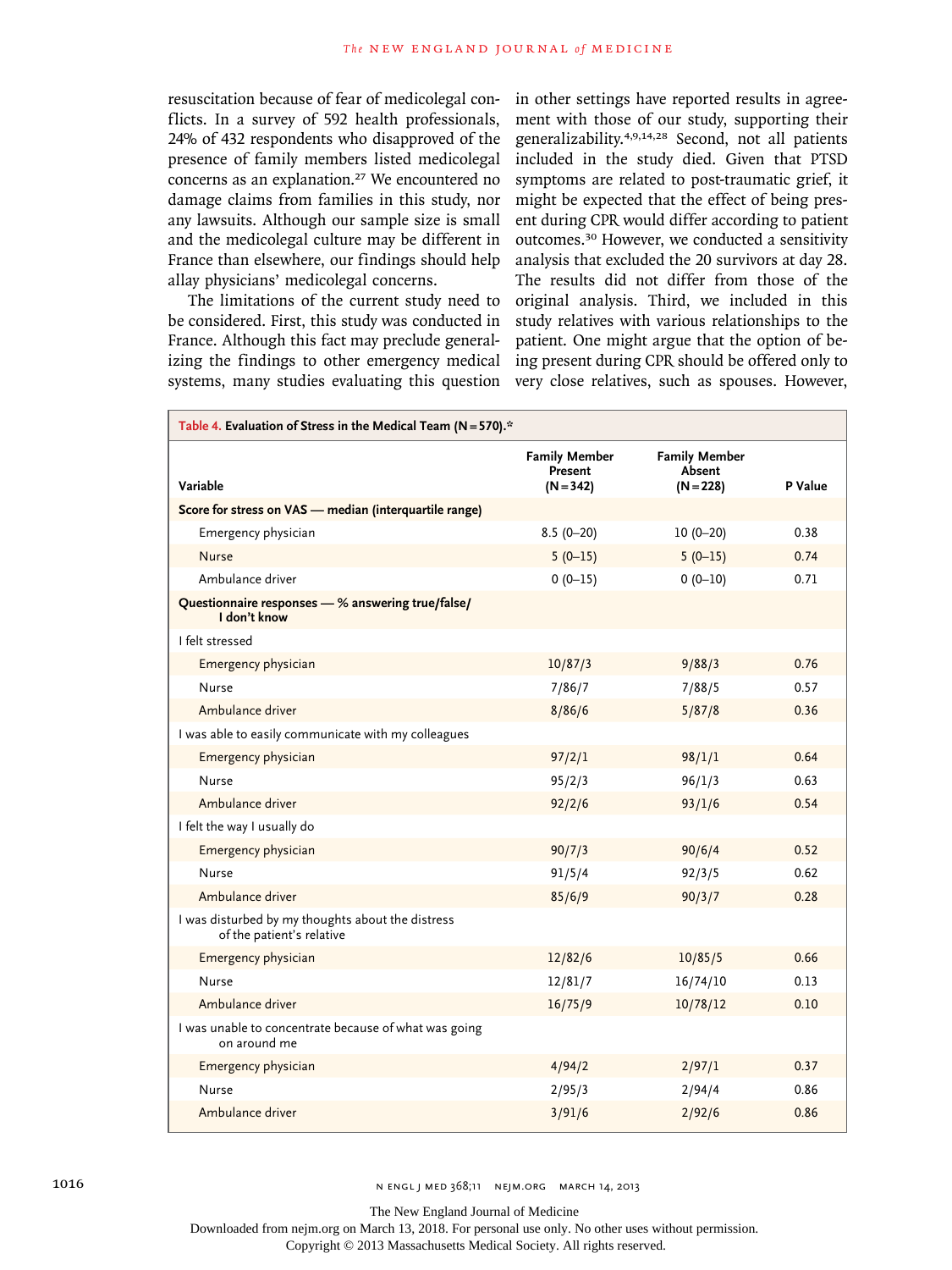| Table 4. (Continued.)                                  |                                                |                                               |         |
|--------------------------------------------------------|------------------------------------------------|-----------------------------------------------|---------|
| Variable                                               | <b>Family Member</b><br>Present<br>$(N = 342)$ | <b>Family Member</b><br>Absent<br>$(N = 228)$ | P Value |
| I was afraid of committing a medicolegal error         |                                                |                                               |         |
| Emergency physician                                    | 2/96/2                                         | 1/96/3                                        | 0.32    |
| Nurse                                                  | 2/93/5                                         | 0/95/5                                        | 0.42    |
| Ambulance driver                                       | 2/88/10                                        | 3/89/8                                        | 0.85    |
| I felt panic                                           |                                                |                                               |         |
| Emergency physician                                    | 1/98/1                                         | 1/98/1                                        | 0.71    |
| Nurse                                                  | 0/96/4                                         | 0/97/3                                        | 0.68    |
| Ambulance driver                                       | 1/93/6                                         | 1/93/6                                        | 1.00    |
| I was able to handle the situation                     |                                                |                                               |         |
| Emergency physician                                    | 84/2/14                                        | 87/1/12                                       | 0.73    |
| Nurse                                                  | 82/2/16                                        | 82/2/16                                       | 0.80    |
| Ambulance driver                                       | 80/3/17                                        | 84/3/13                                       | 0.45    |
| I was afraid of the reaction of the patient's relative |                                                |                                               |         |
| Emergency physician                                    | 13/83/4                                        | 12/82/6                                       | 0.51    |
| Nurse                                                  | 14/78/8                                        | 17/76/7                                       | 0.60    |
| Ambulance driver                                       | 14/74/12                                       | 10/80/10                                      | 0.27    |

\* Scores on the visual-analogue scale (VAS) of stress (range, 0 [no stress] to 100 [maximum stress]) for health care professionals when family members were present or absent were compared with the use of the Wilcoxon rank-sum test. Responses to the questionnaire were compared with the use of either the chi-square test or Fisher's exact test.

our results were adjusted for the relative's rela-ence of a family member during CPR of an adult tionship to the patient. Finally, our trial took place in patients' homes and did not evaluate in-hospital cardiac arrests. Trials in the hospital setting, such as the emergency department or intensive care unit, are needed to confirm our results, although some studies of pediatric trauma resuscitation show that family presence is not associated with negative outcomes.22,28

Despite these limitations, sensitivity analyses confirmed the robustness of our principal results. Hence, the findings of this randomized clinical trial bolster the current international recommendations regarding family presence during CPR.

patient, performed in the home, was associated with positive results on psychological evaluations and did not interfere with medical efforts, increase stress in the health care team, or result in medicolegal conflicts.

Supported by Programme Hospitalier de Recherche Clinique 2008 of the French Ministry of Health.

Disclosure forms provided by the authors are available with the full text of this article at NEJM.org.

We thank the Research Delegation of Assistance Publique– Hôpitaux de Paris (Aurélie Guimfack and Christine Lanau) for technical support; Martine Tanke, who monitored the ongoing results of the trial; Bruno Riou, for review of an earlier draft of the manuscript; and the physicians, nurses, and ambulance attendants at each center for their valuable cooperation with the study.

In conclusion, our results show that the pres-

#### **References**

**2.** Lloyd-Jones D, Adams RJ, Brown TM, et al. Heart disease and stroke statistics — 2010 update: a report from the American Heart Association. Circulation 2010; 2011;124(16):e425.]

**3.** Christakis NA, Allison PD. Mortality after the hospitalization of a spouse. N Engl J Med 2006;354:719-30.

**4.** Doyle CJ, Post H, Burney RE, Maino J, Keefe M, Rhee KJ. Family participation during resuscitation: an option. Ann Emerg Med 1987;16:673-5.

121(7):e46-e215. [Erratum, Circulation **5.** Mian P, Warchal S, Whitney S, Fitzmaurice J, Tancredi D. Impact of a multifaceted intervention on nurses' and physicians' attitudes and behaviors toward family presence during resuscitation. Crit Care Nurse 2007;27:52-61.

**6.** Tsai E. Should family members be present during cardiopulmonary resuscitation? N Engl J Med 2002;346:1019-21.

n engl j med 368;11 nejm.org march 14, 2013 1017

The New England Journal of Medicine

Downloaded from nejm.org on March 13, 2018. For personal use only. No other uses without permission.

**<sup>1.</sup>** Gueugniaud PY, David JS, Chanzy E, et al. Vasopressin and epinephrine vs. epinephrine alone in cardiopulmonary resuscitation. N Engl J Med 2008;359:21- 30.